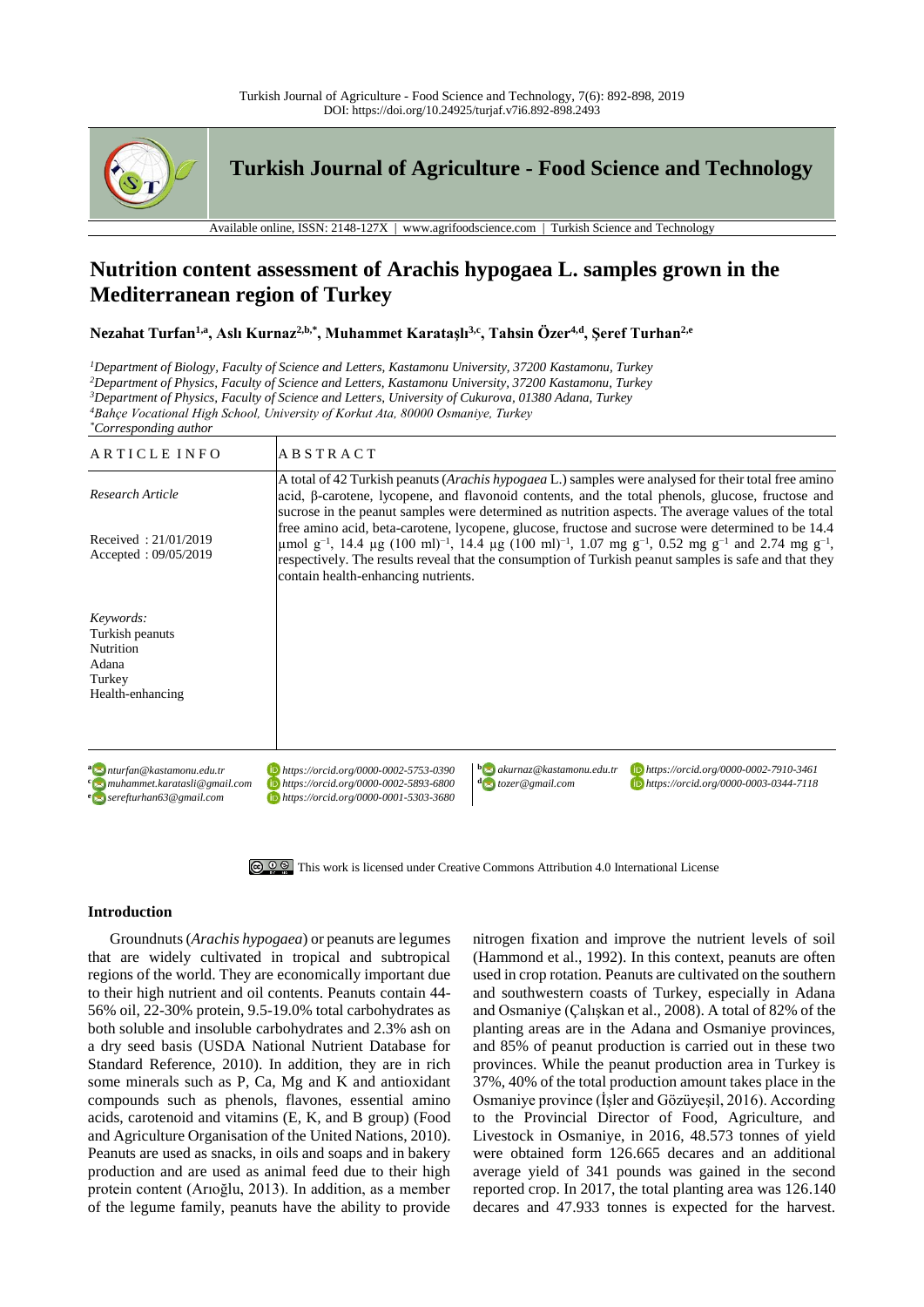While 40% of peanut production is performed in Osmaniye, 90% of all peanuts produced in the country are processed in and marketed to Turkey. The peanut genotypes are the Virginia, Spanish and Valencia genotypes; however, a semi-sloped form of a Virginia origin is mostly grown in Turkey (Akova, 2000). Of these varieties, the NC-7, cultivars are grown due to being early. Results of studies on peanut seeds have shown that they contain polyphenols, which have antioxidant effects. Arıoğlu et al. (2013) found that the protein content changed depended on the planting density and that the protein level varied between 26.63% and 27.62% in 2013, between 25.06% and 29.50% in 2014 and between 26.02% and 28.56% in a two-year average. Nepote et al. (2005) and Chukwumah et al. (2009) found that peanut seeds are rich in phenolic content. Pattee et al. (1981), Xu et al. (2007) and Francısco and Resurreccıon (2008) stated that peanuts contain high levels of free amino acids, carbohydrates, and proteins in maturing seeds. Gulluoglu et al. (2016) and Kadiroğlu (2008) stated that the pre/post-harvest conditions and cultivating methods might affect the yield, quality and some agronomic characteristics of peanuts. This study seeks to determine the contents of free amino acids, phenols, flavonoids and sugars such as glucose, fructose, and sucrose in growing peanut samples from various locations in Adana in Turkey Table 1).

#### **Materials and Methods**

#### **Study Area**

Adana is one of the five largest economic, social and cultural centres in Turkey. Its main products are wheat, cotton, corn, soy, and peanuts. It is located on the Seyhan River, which is in Southeast Turkey in the South Central Anatolia region (Fig. 1).

The surface area of the province is approximately 1945 km<sup>2</sup>, and the mean altitude of the city centre is 23 m. It has a typical Mediterranean climate. The average monthly temperature is 18.9°C, the warmest month is July at 27.8°C and the coolest month on average is January at 9.4°C. The mean precipitation for a year in Adana is 642.6 mm. Seed samples were collected from different areas and placed in bags (Fig. 1, Table 1). All the analyses were performed using all peanut samples with three replications. Fresh (mature) samples were cut into small pieces and dried in an oven at 60°C to a constant weight over approximately 72 h. Then, the dried samples were ground into a fine powder using a laboratory mill. The ground samples were placed in polyethylene bags, labelled, sealed and stored at 4°C.

### *Chemical Analyses*

*Total free amino acids:* The peanut samples (0.5 g) were boiled in 10 ml of 80% ethanol. The obtained extract was centrifuged at 800 g for 15 min. The supernatant was completed to 10 ml with 80% ethanol. Then, 1 ml of extract was transferred into a test tube (25 ml) and 0.1 N NaOH was added using methyl red. A total of 1 ml of ninhydrin reagent was added, and the mixture was boiled for 20 min. Then, 5 ml of ninhydrin reagent was added and the mixture was cooled. The mixture was completed to 25 ml with distilled water. The standard was prepared with glycine, and the absorbance was read at 570 nm (Moore and Stein, 1948).



Figue 1 Locations of the sampling sites

Table 1 Peanut cultivars collected from 42 different area

| Sample code     | Location                      |  |  |
|-----------------|-------------------------------|--|--|
| P <sub>1</sub>  | Tuzla                         |  |  |
| P <sub>2</sub>  |                               |  |  |
| P <sub>3</sub>  | Yüreğir                       |  |  |
| P <sub>4</sub>  | Yumurtalık                    |  |  |
| P <sub>5</sub>  | Ceyhan                        |  |  |
| P <sub>6</sub>  | Seyhan                        |  |  |
| P7              | <b>Misis</b>                  |  |  |
| P <sub>8</sub>  | Kürkçüler                     |  |  |
| P <sub>9</sub>  | Karataş                       |  |  |
| P10             | Kozan                         |  |  |
| P11             | Cukurova<br>Tokmaklı          |  |  |
|                 |                               |  |  |
| P <sub>12</sub> | Azizli                        |  |  |
| P13             | Sarıçam                       |  |  |
| P <sub>14</sub> | Karisalı                      |  |  |
| P <sub>15</sub> | Soğukpınar                    |  |  |
| P16             | Dağıstan                      |  |  |
| P <sub>17</sub> | Kızıldere                     |  |  |
| P18             | Büyükmangıt                   |  |  |
| P19             | Hamdilli                      |  |  |
| P <sub>20</sub> | Değirmendere                  |  |  |
| P <sub>21</sub> | Mustafabeyli                  |  |  |
| P22             | Çakaldere Köyü                |  |  |
| P <sub>23</sub> | Camızağılı Köyü               |  |  |
| P <sub>24</sub> | Hamitbeybucağı Köyü           |  |  |
| P <sub>25</sub> | Yeniköynazımbey Köyü          |  |  |
| P <sub>26</sub> | Yılankale Köyü                |  |  |
| P27             | Zeytinli Köyü (Seyhan)        |  |  |
| P <sub>28</sub> | Yüzbaşı Köyü (Karataş)        |  |  |
| P <sub>29</sub> | Küçükmangıt                   |  |  |
| P30             | Velcanlı Köyü (Kozan)         |  |  |
| P31             | Kuytucak Köyü (Kozan)         |  |  |
| P32             | Memişlü Köyü (Karisalı)       |  |  |
| P33             | Narlık Köyü (Ceyhan)          |  |  |
| P34             | Sarıkeçili Köyü (Ceyhan)      |  |  |
| P35             | Sayca Köyü (İmamoğlu)         |  |  |
| P36             | Turunçlu köyü (Kozan)         |  |  |
| P37             | Sugözü (yumurtalık)           |  |  |
| P38             | Kuyubeli Köyü (Kozan)         |  |  |
| P39             | Deveciuşağı Köyü (Yumuratlık) |  |  |
| P40             | Gökçeler Köyü (Seyhan)        |  |  |
| P41             | Çakaldere Köyü (Ceyhan)       |  |  |
| P42             | Burhanlı Köyü (Ceyhan)        |  |  |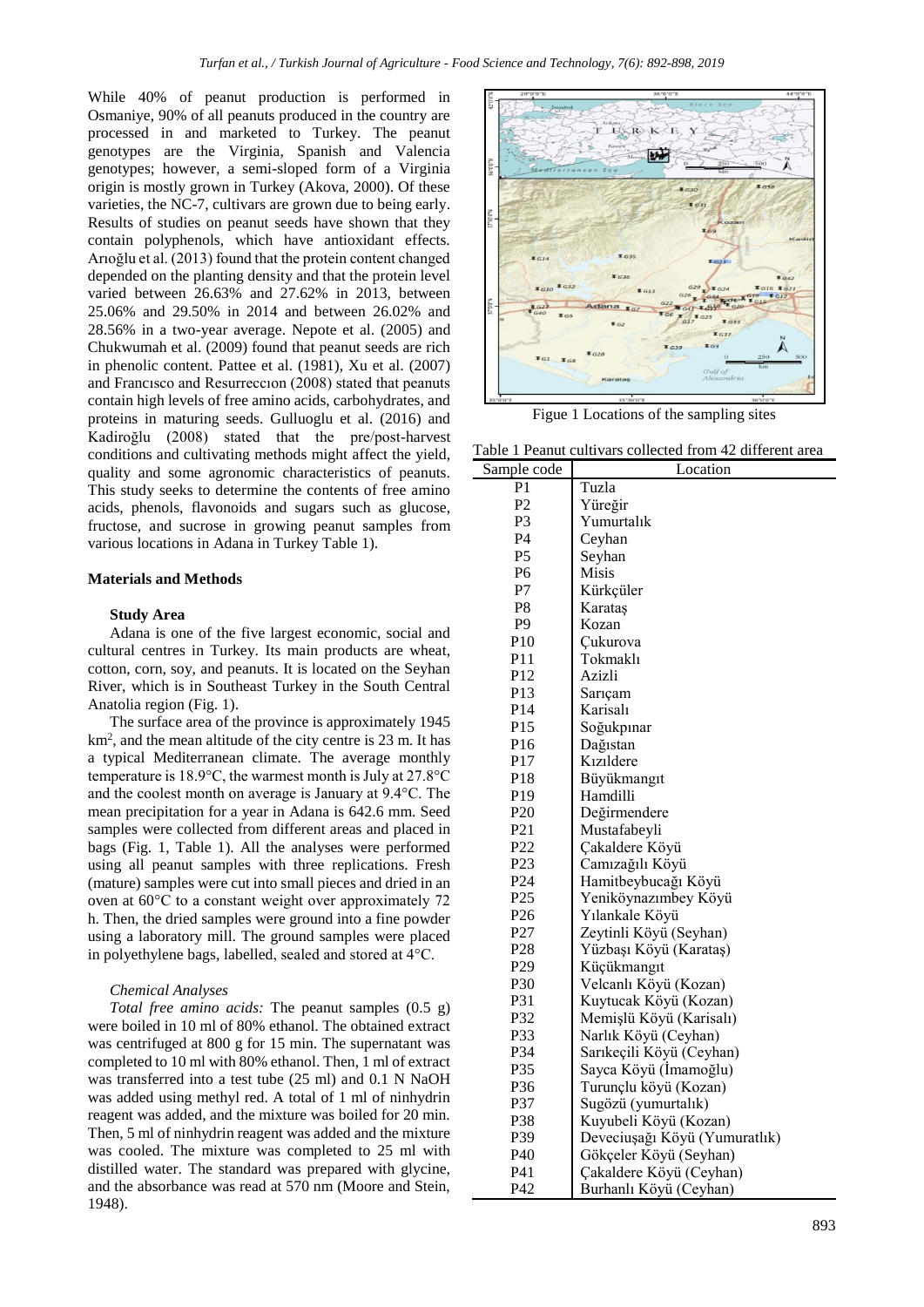*Estimation of -carotene and lycopene:* The β-carotene and lycopene content of the groundnut samples were determined using the methods given in Nagata and Yamashita (1992). Peanut samples were extracted with acetone-hexane (4:6) at once, then the optical density of the supernatant at 663 nm, 645 nm, 505 nm, and 453 nm was measured via a spectrophotometer at the same time. The concentrations of β-carotene (βc) and lycopene (Ly) in the groundnut sample extracts (in mg per 100 ml) were estimated spectrophotometrically using the following equations (Nagata and Yamata, 1992):

$$
\beta c = 0.216 \times A_1 - 1.22 \times A_2 - 0.304 \times A_3 + 0.452 \times A_4 \tag{1}
$$

Where;

βc =β-Carotene in 100 ml

$$
A_1 = A663
$$
;  $A_2 = A645$ ;  $A_3 = A505$ ;  $A_4 = A453$ 

$$
Ly=-0.0458\times A_1+0.204\times A_2+0.372\times A_3-0.0806\times A_4(2)
$$

Where;

Ly =Lycopene in 100 ml

A<sub>1</sub> = A663; A<sub>2</sub> = A645; A<sub>3</sub> = A505; A<sub>4</sub> = A453

*Total flavonoids:* The flavonoid content was determined in the samples via spectrophotometry. A total of 10 mg of the powdered peanut samples was diluted to 1 ml via methanol and extracted. Then, 100 μl of the extract was mixed with 100 μl of 20% aluminium trichloride (AlCl3) and a drop of acetic acid was added to this mixture. The total volume was completed to 5 ml with methanol. After a 40-min incubation at room temperature, the absorbance of the pink colour in the samples was measured spectrophotometrically at 415 nm and calculated using quercetin as a standard. The results were calculated using a regression equation of the obtained curve and expressed as mg of quercetin equivalent per g of powdered peanut sample (Kumaran and Karunakaran, 2006).

*Total phenols:* The total phenolic content (TPC) was determined using a Folin–Ciocalteu assay (Singleton et al., 1999). A total of 1 g of the samples was diluted to 1 ml with methanol and extracted. A 2.5-ml Folin–Ciocalteu reagent (10%) was added to the extract (0.5 ml) and mixed. Next, 2.5 ml of 7.5% saturated sodium carbonate solution was added to this mixture. The mixture was incubated at 45°C for 45 min in the dark, and the formation of the blue colour of the samples was observed. After this, the absorbance of the blue colour in the samples was measured at 765 nm. For the total phenolic analysis, a calibration curve was obtained using the gallic acid standard. The TPC was calculated using a regression equation of the obtained curve, and the results were expressed as mg of gallic acid equivalent per g of dry sample.

*Total soluble sugar and carbohydrate content:* The total soluble sugar and carbohydrate content was determined using the Anthrone method. For this purpose, 1 g of the powdered samples were placed in a 50-ml volumetric flask to, which 50 ml of 80% ethanol was added. The mixture was incubated at 4°C for 24 h. After incubation, the suspension was filtered through a Whatman No. 4 filter paper and this filtrate was used for the glucose determination. To determine the fructose, the remaining sample residue was incubated again in 30 ml of distilled water at 4°C for 24 h. Then, the suspension was filtered through a Whatman No. 4 filter paper and the obtained filtrate was used for the fructose determination. The final residue was incubated in 30 ml of 52% perchloric acid at 4°C for 24 h and then was filtered through a Whatman No. 4 filter paper; the obtained filtrate was used to determine the sucrose (saccharose) and total soluble carbohydrate content. The contents of the total soluble carbohydrate, glucose, fructose, and sucrose were determined using standard calibration curves of glucose, fructose, and sucrose (Pearson et al., 1976).

#### **Results and Discussion**

In general, all seed types accumulate different concentrations of nutrients in their endosperm, cotyledons and seed coat depending on the genotype and the changeable environmental conditions in the final stages of embryo development. Reserve molecules such as carbohydrates, proteins, and oils play an important role as sources of nutrients for humans and animals, as well as for initial seedling growth (Bewley, 2001; Solanki and Sarangi, 2014). Peanut seeds are rich in nutrients such as protein, fatty acids, flavones, phenols, carotenoid and carbohydrates such as glucose and sucrose, as well as vitamins and some minerals. The amounts of these nutrients may vary with the peanut variety, the soil characteristics, the maturation of the peanuts and the pre and post-harvest conditions; in addition, all these mentioned factors affect the flavour and shelf life of the peanuts (Young et al., 1974; Sanders et al., 1989). Analyses of the variance indicate that there are significant differences  $(P<0.05)$  between the peanut samples in terms of the amount of β-carotene, lycopene, free amino acid, phenols, flavonoids, glucose, sucrose and total soluble material (Tables 2 and 3).

C-40 tetraterpenoid compound carotenoids are synthesized by all plants and are accumulated in plastids, the chromoplast of flowers, fruits, seeds, and storage roots (Li and Yuan, 2013). They have multiple functions in plants such as in the photoprotection of membrane structures, in the photosynthetic apparatus and in coping with different environmental changes. In addition, they provide the precursors of vitamin A, color and aroma in the flowers and fruits and protect the seeds from deterioration (Moise et al., 2013). There is some evidence that carotenoids have a prevention effect for chronic diseases, protect the eye from photooxidation and reduce several types of cancer (Landrum, 2010). In this study, the lowest contents of β-carotene ranged from 4.689 µg/g to 9.718  $\mu$ g/g, moderate levels ranged from 10.517  $\mu$ g/g to 14.629  $\mu$ g/g and the highest values ranged from 15.235  $\mu$ g/g to 20.204 µg/g (Table 2). The lowest lycopene contents were 10.182–17.452 µg/g, moderate levels were 20.180–29.770  $\mu$ g/g and the highest concentrations were 3the 0.591 -2.445 µg (Table 2). The highest amount of β-carotene was found in P42; whereas, the highest lycopene level was observed in P39. Conversely, the lowest β-carotene level was observed in P36 and the lowest lycopene value was observed in P11 and P36 (Table 1).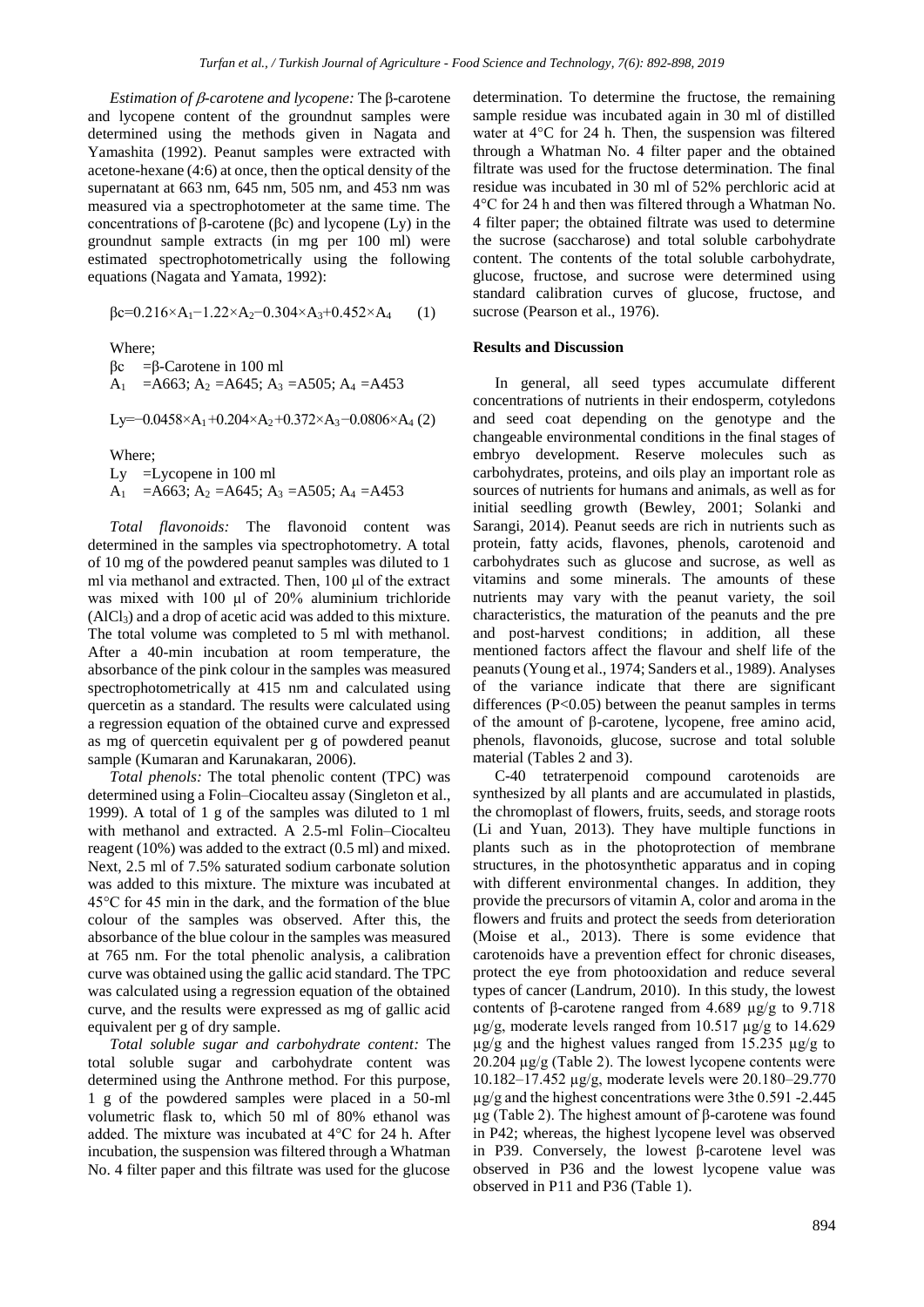| Total phenols $\mu$ g/g<br><b>SC</b><br>$\beta$ -carotene $\mu$ g/g<br>Lycopene $\mu$ g/g<br>Flavones $\mu$ g/g<br>$1.963 \pm 0.02$<br>P <sub>1</sub><br>$8.742 \pm 0.001$<br>17.452±0.0001<br>$114 \pm 0.002$<br>P2<br>$2.224 \pm 0.09$<br>17.265±0.0001<br>35.885±0.0001<br>135±0.003<br>P <sub>3</sub><br>198±0.003<br>14.981±0.0001<br>31.523±0.0007<br>$2.013 \pm 0.04$<br>157±0.004<br>$2.725 \pm 0.08$<br>P4<br>$16.420\pm0.0001$<br>34.563±0.0001<br>P <sub>5</sub><br>$140 \pm 0.001$<br>$13.040\pm0.0001$<br>26.543±0.0001<br>$2.689 \pm 0.01$<br>P <sub>6</sub><br>14.058±0.0001<br>28.166±0.0001<br>$144\pm0.002$<br>$5.373 \pm 0.05$<br>P7<br>17.982±0.0001<br>37.196±0.0001<br>159±0.005<br>$5.281 \pm 0.04$<br>P8<br>37.340±0.0001<br>169±0.002<br>7.286±0.04<br>$18.202 \pm 0.0001$<br>P <sub>9</sub><br>$9.685 \pm 0.0001$<br>20.180±0.0001<br>195±0.003<br>$7.737 \pm 0.06$<br>P10<br>$10.517 \pm 0.0001$<br>20.889±0.0002<br>143±0.002<br>$4.978 \pm 0.08$<br>P11<br>$10.180\pm0.0001$<br>$141 \pm 0.002$<br>$6.336 \pm 0.04$<br>$5.382 \pm 0.0001$ | Total Free Amino Acid µg/g<br>$7.21 \pm 0.08$<br>$12.04 \pm 0.07$<br>$5.89 \pm 0.04$<br>$8.66 \pm 0.06$<br>$8.25 \pm 0.09$<br>18.77±0.22<br>$14.34 \pm 0.11$<br>$7.49 \pm 0.08$<br>14.30±0.09<br>11.58±0.09<br>$26.24 \pm 0.11$<br>12.99±0.12 |
|------------------------------------------------------------------------------------------------------------------------------------------------------------------------------------------------------------------------------------------------------------------------------------------------------------------------------------------------------------------------------------------------------------------------------------------------------------------------------------------------------------------------------------------------------------------------------------------------------------------------------------------------------------------------------------------------------------------------------------------------------------------------------------------------------------------------------------------------------------------------------------------------------------------------------------------------------------------------------------------------------------------------------------------------------------------------|-----------------------------------------------------------------------------------------------------------------------------------------------------------------------------------------------------------------------------------------------|
|                                                                                                                                                                                                                                                                                                                                                                                                                                                                                                                                                                                                                                                                                                                                                                                                                                                                                                                                                                                                                                                                        |                                                                                                                                                                                                                                               |
|                                                                                                                                                                                                                                                                                                                                                                                                                                                                                                                                                                                                                                                                                                                                                                                                                                                                                                                                                                                                                                                                        |                                                                                                                                                                                                                                               |
|                                                                                                                                                                                                                                                                                                                                                                                                                                                                                                                                                                                                                                                                                                                                                                                                                                                                                                                                                                                                                                                                        |                                                                                                                                                                                                                                               |
|                                                                                                                                                                                                                                                                                                                                                                                                                                                                                                                                                                                                                                                                                                                                                                                                                                                                                                                                                                                                                                                                        |                                                                                                                                                                                                                                               |
|                                                                                                                                                                                                                                                                                                                                                                                                                                                                                                                                                                                                                                                                                                                                                                                                                                                                                                                                                                                                                                                                        |                                                                                                                                                                                                                                               |
|                                                                                                                                                                                                                                                                                                                                                                                                                                                                                                                                                                                                                                                                                                                                                                                                                                                                                                                                                                                                                                                                        |                                                                                                                                                                                                                                               |
|                                                                                                                                                                                                                                                                                                                                                                                                                                                                                                                                                                                                                                                                                                                                                                                                                                                                                                                                                                                                                                                                        |                                                                                                                                                                                                                                               |
|                                                                                                                                                                                                                                                                                                                                                                                                                                                                                                                                                                                                                                                                                                                                                                                                                                                                                                                                                                                                                                                                        |                                                                                                                                                                                                                                               |
|                                                                                                                                                                                                                                                                                                                                                                                                                                                                                                                                                                                                                                                                                                                                                                                                                                                                                                                                                                                                                                                                        |                                                                                                                                                                                                                                               |
|                                                                                                                                                                                                                                                                                                                                                                                                                                                                                                                                                                                                                                                                                                                                                                                                                                                                                                                                                                                                                                                                        |                                                                                                                                                                                                                                               |
|                                                                                                                                                                                                                                                                                                                                                                                                                                                                                                                                                                                                                                                                                                                                                                                                                                                                                                                                                                                                                                                                        |                                                                                                                                                                                                                                               |
|                                                                                                                                                                                                                                                                                                                                                                                                                                                                                                                                                                                                                                                                                                                                                                                                                                                                                                                                                                                                                                                                        |                                                                                                                                                                                                                                               |
| P12<br>8.193±0.0001<br>$16.462 \pm 0.0001$<br>$208 \pm 0.001$<br>$6.315 \pm 0.05$                                                                                                                                                                                                                                                                                                                                                                                                                                                                                                                                                                                                                                                                                                                                                                                                                                                                                                                                                                                      |                                                                                                                                                                                                                                               |
| P13<br>17.841±0.0002<br>36.617±0.0002<br>135±0.002<br>$6.102 \pm 0.05$                                                                                                                                                                                                                                                                                                                                                                                                                                                                                                                                                                                                                                                                                                                                                                                                                                                                                                                                                                                                 | $23.73 \pm 0.20$                                                                                                                                                                                                                              |
| P14<br>17.335±0.0001<br>36.306±0.0002<br>123±0.002<br>$3.007 \pm 0.12$                                                                                                                                                                                                                                                                                                                                                                                                                                                                                                                                                                                                                                                                                                                                                                                                                                                                                                                                                                                                 | 18.55±0.08                                                                                                                                                                                                                                    |
| P15<br>17.542±0.0002<br>34.128±0.0001<br>$100 \pm 0.001$<br>$5.173 \pm 0.05$                                                                                                                                                                                                                                                                                                                                                                                                                                                                                                                                                                                                                                                                                                                                                                                                                                                                                                                                                                                           | $21.20 \pm 0.26$                                                                                                                                                                                                                              |
| P16<br>14.555±0.0001<br>30.591±0.0001<br>154±0.002<br>5.369±0.06                                                                                                                                                                                                                                                                                                                                                                                                                                                                                                                                                                                                                                                                                                                                                                                                                                                                                                                                                                                                       | $18.54 \pm 0.17$                                                                                                                                                                                                                              |
| 158±0.003<br>P17<br>$16.817\pm0.0001$<br>35.473±0.0002<br>$4.918 \pm 0.05$                                                                                                                                                                                                                                                                                                                                                                                                                                                                                                                                                                                                                                                                                                                                                                                                                                                                                                                                                                                             | 19.94±0.08                                                                                                                                                                                                                                    |
| P18<br>14.157±0.0001<br>29.770±0.0001<br>115±0.004<br>$3.658 \pm 0.03$                                                                                                                                                                                                                                                                                                                                                                                                                                                                                                                                                                                                                                                                                                                                                                                                                                                                                                                                                                                                 | 27.72±0.06                                                                                                                                                                                                                                    |
| P19<br>$7.033 \pm 0.0001$<br>14.899±0.0002<br>122±0.002<br>$5.772 \pm 0.10$                                                                                                                                                                                                                                                                                                                                                                                                                                                                                                                                                                                                                                                                                                                                                                                                                                                                                                                                                                                            | $26.73 \pm 0.22$                                                                                                                                                                                                                              |
| P <sub>20</sub><br>$16.570\pm0.0001$<br>34.487±0.0001<br>$117\pm0.002$<br>$5.643 \pm 0.10$                                                                                                                                                                                                                                                                                                                                                                                                                                                                                                                                                                                                                                                                                                                                                                                                                                                                                                                                                                             | $17.90 \pm 0.23$                                                                                                                                                                                                                              |
| P <sub>21</sub><br>15.235±0.0001<br>26.535±0.0002<br>194±0.006<br>$3.017 \pm 0.02$                                                                                                                                                                                                                                                                                                                                                                                                                                                                                                                                                                                                                                                                                                                                                                                                                                                                                                                                                                                     | $14.77 \pm 0.31$                                                                                                                                                                                                                              |
| P22<br>$12.667 \pm 0.003$<br>26.393±0.0001<br>150±0.004<br>$4.788 \pm 0.03$                                                                                                                                                                                                                                                                                                                                                                                                                                                                                                                                                                                                                                                                                                                                                                                                                                                                                                                                                                                            | 19.90±0.08                                                                                                                                                                                                                                    |
| P <sub>23</sub><br>14.629±0.0002<br>30.853±0.0002<br>138±0.001<br>$1.745 \pm 0.02$                                                                                                                                                                                                                                                                                                                                                                                                                                                                                                                                                                                                                                                                                                                                                                                                                                                                                                                                                                                     | $14.82 \pm 0.17$                                                                                                                                                                                                                              |
| P <sub>24</sub><br>5.405±0.0001<br>11.130±0.0002<br>$121 \pm 0.002$<br>$2.203 \pm 0.04$                                                                                                                                                                                                                                                                                                                                                                                                                                                                                                                                                                                                                                                                                                                                                                                                                                                                                                                                                                                | 25.54±0.35                                                                                                                                                                                                                                    |
| P <sub>25</sub><br>20.027±0.0004<br>42.346±0.0005<br>128±0.003<br>2.896±0.27                                                                                                                                                                                                                                                                                                                                                                                                                                                                                                                                                                                                                                                                                                                                                                                                                                                                                                                                                                                           | 12.98±0.19                                                                                                                                                                                                                                    |
| P <sub>26</sub><br>15.448±0.0001<br>32.472±0.0001<br>$174 \pm 0.005$<br>$3.218 \pm 0.21$                                                                                                                                                                                                                                                                                                                                                                                                                                                                                                                                                                                                                                                                                                                                                                                                                                                                                                                                                                               | $18.41 \pm 0.20$                                                                                                                                                                                                                              |
| P27<br>19.607±0.0001<br>41.179±0.0001<br>155±0.002<br>3.498±0.12                                                                                                                                                                                                                                                                                                                                                                                                                                                                                                                                                                                                                                                                                                                                                                                                                                                                                                                                                                                                       | $20.66 \pm 0.26$                                                                                                                                                                                                                              |
| P <sub>28</sub><br>$9.718 \pm 0.0001$<br>20.446±0.0001<br>$112 \pm 0.001$<br>$3.132 \pm 0.08$                                                                                                                                                                                                                                                                                                                                                                                                                                                                                                                                                                                                                                                                                                                                                                                                                                                                                                                                                                          | 28.80±0.20                                                                                                                                                                                                                                    |
| P <sub>29</sub><br>13.355±0.0001<br>27.711±0.0001<br>$117\pm0.001$<br>$3.650 \pm 0.02$                                                                                                                                                                                                                                                                                                                                                                                                                                                                                                                                                                                                                                                                                                                                                                                                                                                                                                                                                                                 | 24.49±0.31                                                                                                                                                                                                                                    |
| P30<br>18.728±0.0001<br>39.517±0.0002<br>$88 \pm 0.002$<br>$2.591 \pm 0.05$                                                                                                                                                                                                                                                                                                                                                                                                                                                                                                                                                                                                                                                                                                                                                                                                                                                                                                                                                                                            | $19.46 \pm 0.19$                                                                                                                                                                                                                              |
| P31<br>19.815±0.0001<br>41.006±0.0002<br>87±0.003<br>$2.063 \pm 0.07$                                                                                                                                                                                                                                                                                                                                                                                                                                                                                                                                                                                                                                                                                                                                                                                                                                                                                                                                                                                                  | $14.54 \pm 0.02$                                                                                                                                                                                                                              |
| P32<br>18.967±0.0001<br>39.858±0.0001<br>255±0.008<br>$4.208 \pm 0.05$                                                                                                                                                                                                                                                                                                                                                                                                                                                                                                                                                                                                                                                                                                                                                                                                                                                                                                                                                                                                 | $19.77 \pm 0.10$                                                                                                                                                                                                                              |
| P33<br>18.647±0.0002<br>39.471±0.0001<br>195±0.001<br>$4.373 \pm 0.03$                                                                                                                                                                                                                                                                                                                                                                                                                                                                                                                                                                                                                                                                                                                                                                                                                                                                                                                                                                                                 | 14.28±0.19                                                                                                                                                                                                                                    |
| P34<br>12.372±0.0001<br>25.969±0.0001<br>$95 \pm 0.002$<br>$1.541 \pm 0.03$                                                                                                                                                                                                                                                                                                                                                                                                                                                                                                                                                                                                                                                                                                                                                                                                                                                                                                                                                                                            | $12.40 \pm 0.54$                                                                                                                                                                                                                              |
| P35<br>5.344±0.0001<br>$10.510\pm0.0001$<br>$141 \pm 0.001$<br>$1.933 \pm 0.05$                                                                                                                                                                                                                                                                                                                                                                                                                                                                                                                                                                                                                                                                                                                                                                                                                                                                                                                                                                                        | $6.17 \pm 0.06$                                                                                                                                                                                                                               |
| P36<br>4.689±0.0001<br>$10.180\pm0.0004$<br>$117\pm0.001$<br>$3.070 \pm 0.05$                                                                                                                                                                                                                                                                                                                                                                                                                                                                                                                                                                                                                                                                                                                                                                                                                                                                                                                                                                                          | $9.03 \pm 0.09$                                                                                                                                                                                                                               |
| P37<br>$12.271 \pm 0.0001$<br>25.537±0.0001<br>$169 \pm 0.001$<br>$3.203 \pm 0.03$                                                                                                                                                                                                                                                                                                                                                                                                                                                                                                                                                                                                                                                                                                                                                                                                                                                                                                                                                                                     | $10.80 \pm 0.19$                                                                                                                                                                                                                              |
| P38<br>10.879±0.0002<br>22.852±0.0003<br>209±0.002<br>$4.972 \pm 0.03$                                                                                                                                                                                                                                                                                                                                                                                                                                                                                                                                                                                                                                                                                                                                                                                                                                                                                                                                                                                                 | 13.29±0.17                                                                                                                                                                                                                                    |
| P39<br>19.968±0.0002<br>42.445±0.0002<br>$90 \pm 0.002$<br>$2.343 \pm 0.05$                                                                                                                                                                                                                                                                                                                                                                                                                                                                                                                                                                                                                                                                                                                                                                                                                                                                                                                                                                                            | $14.55 \pm 0.18$                                                                                                                                                                                                                              |
| P40<br>$93 \pm 0.001$<br>$18.521 \pm 0.0001$<br>38.874±0.0002<br>$2.677 \pm 0.15$                                                                                                                                                                                                                                                                                                                                                                                                                                                                                                                                                                                                                                                                                                                                                                                                                                                                                                                                                                                      | $17.06 \pm 0.36$                                                                                                                                                                                                                              |
| P41<br>11.046±0.0001<br>23.311±0.0001<br>170±0.002<br>$4.437 \pm 0.05$                                                                                                                                                                                                                                                                                                                                                                                                                                                                                                                                                                                                                                                                                                                                                                                                                                                                                                                                                                                                 | $18.30 \pm 0.11$                                                                                                                                                                                                                              |
| P42<br>20.204±0.0001<br>42.128±0.0002<br>$113 \pm 0.001$<br>$3.308 \pm 0.03$                                                                                                                                                                                                                                                                                                                                                                                                                                                                                                                                                                                                                                                                                                                                                                                                                                                                                                                                                                                           | $23.07 \pm 0.15$                                                                                                                                                                                                                              |
| $\mathbf{F}$<br>1495.36<br>2769.63<br>217.50<br>412.62                                                                                                                                                                                                                                                                                                                                                                                                                                                                                                                                                                                                                                                                                                                                                                                                                                                                                                                                                                                                                 | 754.62                                                                                                                                                                                                                                        |
| 0.002<br>$0.002\,$<br>0.002<br>0.002<br>Sig.                                                                                                                                                                                                                                                                                                                                                                                                                                                                                                                                                                                                                                                                                                                                                                                                                                                                                                                                                                                                                           | 0.001                                                                                                                                                                                                                                         |

Table 2 Changing of β-carotene, lycopene, total phenols and total free amino acid content in peanut cultivars.

SC: Sample code

The observed variations in β-carotene and lycopene are in agreement with the results of several other studies. For example, Fraps et al. (1937) stated that there is an important relationship between the carotene content of the feed and their vitamin-A potency. In addition, they found that five samples of peanut hay varying with 5.6–26.5 mg of carotene per g had an average value of 1.3 Sherman-Munsell units (1.5 international units) per mg of carotene. Muthusamy et al. (2014) reported that there is a strong relationship between the β-carotene and vitamin-A concentrations in cereals and that this relationship can be improved using genetic manipulations. They determined that, while in the original plant, the β-carotene content was 1.9-2.6 µg/g, in an improved maize kernel, the β-carotene level was 10-21 µg/g. Peanut seeds are the third most

895 important source of free amino acids (Lusas, 1979; Newell et al., 1967). It has been proposed that the protein and amino acids in peanuts have a preventive effect for malnutrition and that the nutritive value of peanut protein is considerably better than that of other plant cultivars (Conkerton and Ory, 1976; Pelto and Armar-Klemesu, 2011). The variation in the total free amino acid content depends significantly on the cultivar. In our study, the lowest levels of free amino acids varied between 5.69 µg/g and 9.03 µg/g, the moderate levels varied between 10.80  $\mu$ g/g and 19.94  $\mu$ g/g and the highest levels varied between 20 66  $\mu$ g/g and 28.80  $\mu$ g/g (Table 2). The lowest free amino acid content was detected in P3, while the highest content was found in P28 (Table 2). These results are similar to those of many other investigators. Wang et al. (2013)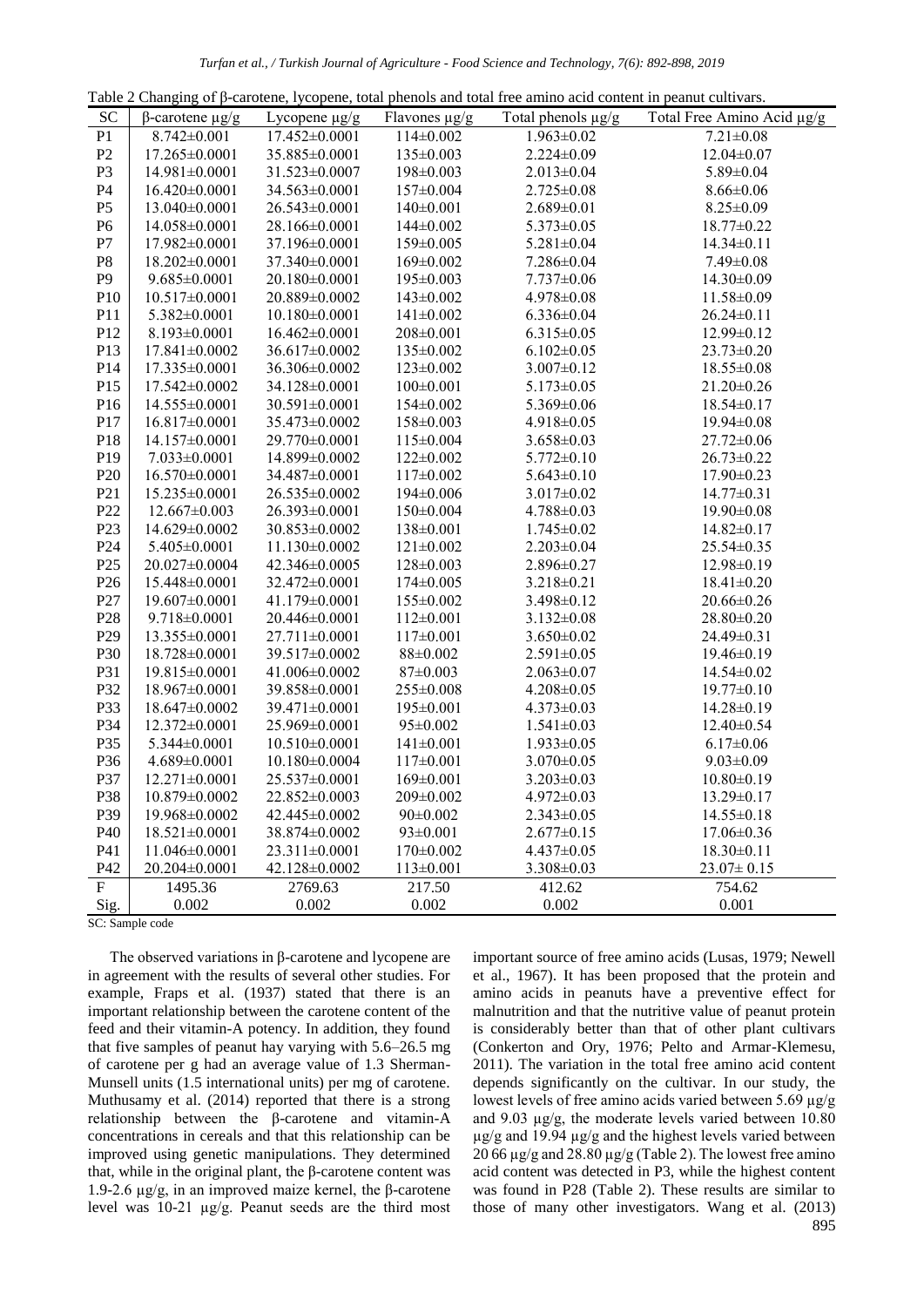investigated the protein and amino acid contents of peanuts using 141 genotypes collected from 12 provinces in China. Their results revealed that the protein values were 6.53 mg. The level of free amino acids ranged from 2.36 to 3.00 µg, threonine and leucine had the highest values but glycine  $(2.36)$  µg and serine  $(2.40)$  µg had the lowest values. Sanders et al. (1996) examined the biochemical compositions of peanut seed collected from six locations and found glutamic acid and phenylalanine to be the major amino acids with content ranging from  $18.5 \mu$ mol/g to 37.2 µmol/g. Kabelova et al. (2009) estimated the concentrations of 16 free amino acid in 25 kinds of cheese. In the investigated cheeses, the total free amino acid levels varied between 27 g/kg and 160 g/kg. Leucine, lysine, and phenylalanine (bitter tasting amino acids), proline and valine (bittersweet amino acids) and glutamic acid and aspartic acid (salty-umami amino acids) dominated the cheeses. Andersen et al. (1998) studied peanut cultivars to determine the relationship between fatty acid and amino acid profiles. They found that glutamine/glutamic acid and asparagine/aspartic acid accounted for 36-40% of total amino acids and that sulphur-containing acid, such as cysteine, methionine, threonine, and lysine, had the lowest levels. In addition, Solanki and Sarangi (2014) pointed out that environmental conditions such as drought affect the levels of the free amino acid content and that tolerant genotypes have more amino acids, e.g. 6.124 mg/g, while susceptible cultivars have less amino acid, e.g. 4.261 mg/g. secondary compounds, such as phenolic acids, tannins and flavonoids, synthesised by plants are known nonenzymatic antioxidants (Pratt and Hudson, 1990). Due to their antioxidant properties, they may increase a plant's defence system by scavenging reactive oxygen species (ROS) damage (Jia et al., 1999). In addition, they contribute to maintaining the nutritional quality and shelf life of foods, as well as preventing diseases such as cardiovascular diseases, anticarcinogenic and antiallergenic activities by inhibiting ROS accumulation (Sales and Resurreccion, 2009; Hathoor et al., 2012). The amount of total phenols in the 42 peanut cultivars varied between 1.75 µg/g and 7.737 µg/g phenols belonged to the 23rd sample but the highest phenol level was found in P9 (Table 2). The total flavonoid content of the 42 samples was between 87  $\mu$ g/g and 255  $\mu$ g/g, 208  $\mu$ g/g and 198  $\mu$ g/g, respectively (Table 2). Data of the phenols were similar to those detected for different legume member genotypes by Samshuddin et al. (2015). They studied 40 locally consumed foodstuffs to reveal their TPCs. Their results showed the amount of TPC was lowest in green peas (*Pisum sativum*) as 0.38 mg but was the highest in curry leaves (*Murraya koenigi*) as 18.40 mg. Hathor et al. (2012) found that the antioxidant capacity and flavour of peanut paste and peanut butter were enhanced by peanut skins. Their data revealed that the initial TPCs were 158 mg, 12.9 mg and 14.1 mg in peanut paste and peanut butter, respectively. Sebeia et al. (2013) analysed the total phenolic levels in peanut seed cultivars. They found that the highest total phenols were observed in Chounfakhi as 2.1 mg, in Massriya and Sinya cultivars as 1.35 mg and in Trabilsia as 1 mg. Khaopha et al. (2012) compared the amount of total phenols in peanuts, including coated and coat-removed seeds, and their findings showed that the phenolic contents were 2.47-84.53 mg and 0.07-0.12 mg, respectively. In addition, the predominant phenolic acid in the coat was p-hydroxybenzoic acid; however, in all the coat-removed seeds, the p-coumaric acid levels were higher than those of the other identified phenolic acids. Duh and Yen (1997) stated that total phenols might vary depending on the solvent type. They found that the total phenols per g peanut hull were 41.8 mg, 19.9 mg an 7.3 mg of methanol, ethanol and acetone solvents, respectively. The results of the total flavonoids were consistent with those of other studies. Kuang et al. (2017) compared the chemical compositions of red and black peanut cultivars with seed coats and cotyledon. Their results indicated that the seed coat had higher saponin and anthocyanin levels. In addition, the saponin content varied between 0.02 mg/g and 20.53 mg/g. Ren et al. (2012) analysed 10 varieties of legume seeds to determine their total flavonoid contents. They found that the amount of flavonoid varied between 0.30 mg and 3.38 mg and that rice beans, kidney beans and lentils had the highest flavones of the analysed legumes. According to the study results of Shem-Tov et al. (2011), peanut seed coats are rich in many antioxidants compounds including total phenols, total flavonoids, and total anthocyanin and these compound are located especially in the seed coats and may change their flavour and colour. Hou et al. (2017) evaluated the total flavonoid contents in 57 peanut seeds. The number of flavones in the seeds was 0.39-4.53 mg RT  $g^{-1}$ , with 11.6 times higher maximum value than the minimum value. Seeds and other parts of legumes store sugars as glucose, fructose, sucrose, total soluble carbohydrates and insoluble carbohydrates in different amounts (Basha, 1976; Gorecki et al., 2000). These chemicals may increase the resistance of seeds to desiccation during seed maturation and storage, and they protect the cellular structural stability of organelles, membranes, enzymes and other macromolecules (Obendorf et al., 1997; Bewley, 2001). There were no significant differences in our samples  $(P<0.05)$  in terms of the glucose level; however, the fructose and sucrose concentrations showed important differences between the peanut samples (Table 3). The glucose level varied between  $0.978 \mu g$  (P39) and 1.111  $\mu g$  (P9). The amount of fructose and sucrose in the peanut samples was 0.216– 0.784 µg (P41–P10) and 1.337–4.644 µg (P36-P15), respectively (Table 3). The sugar results were in agreement with other investigations. Patee et al. (2000) investigated the effect of sugars on the sweet attribute. Their result showed that the total soluble carbohydrate ranged from 0.248 mg to 0.917 mg, while the glucose ranged from 0.022 to 0.504 mg. The fructose level was between 0.020 and 0.520 mg; however, the sucrose content ranged from 0.235 mg to0.927 mg. Vercellotti et al. (1995) studied the carbohydrate metabolism changes in peanuts to compare the effects of drying methods and found that the soluble carbohydrates contain primarily inositol, glucose, fructose, sucrose (>80% total sugars), raffinose and stachyose. They stated that the amount of sugars varies depending on the maturation stage with the environmental conditions and that the sugars provide precursors to the compounds that influence the flavor and characteristics of peanuts. However, the sugar contents may change in correlation to seed size, the pre/post harvesting conditions and the storage time (Basha et al., 1976; Pattee et al., 1981).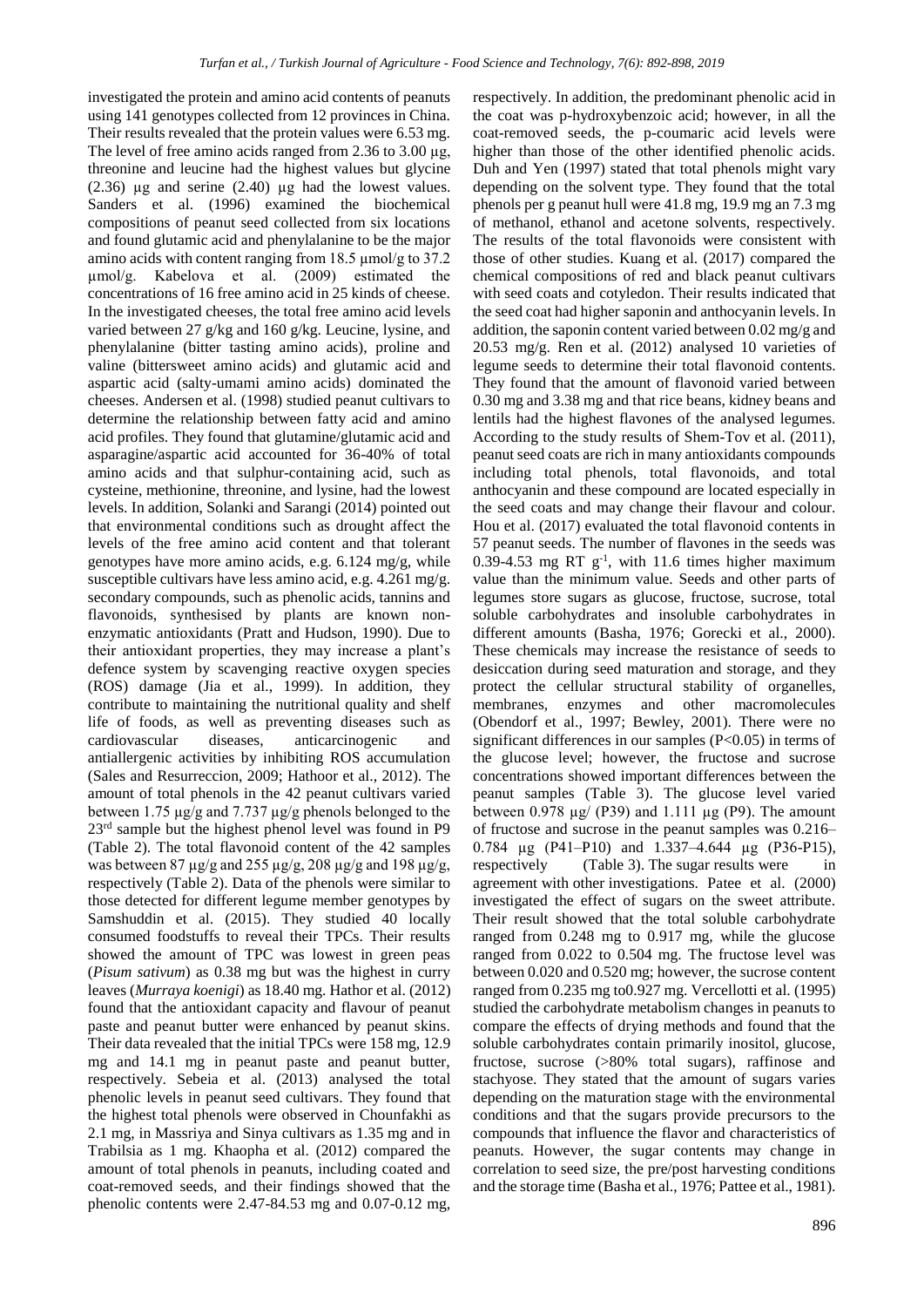Table 3 Changing of Glucose, fructose and saccharose content in peanut cultivars.

| <b>SC</b>       | Glucose           | Fructose          | Saccharose        |
|-----------------|-------------------|-------------------|-------------------|
|                 | $\mu$ g/g         | $\mu$ g/g         | $\mu$ g/g         |
| P <sub>1</sub>  | $0.991 \pm 0.066$ | $0.294 \pm 0.004$ | $2.222 \pm 0.012$ |
| P2              | $1.105 \pm 0.008$ | $0.542 \pm 0.002$ | $2.215 \pm 0.010$ |
| P <sub>3</sub>  | 1.095±0.002       | $0.481 \pm 0.002$ | $3.045 \pm 0.013$ |
| P <sub>4</sub>  | $1.085 \pm 0.002$ | $0.231 \pm 0.004$ | $3.221 \pm 0.010$ |
| P <sub>5</sub>  | 1.098±0.003       | $0.274 \pm 0.008$ | 3.148±0.017       |
| P <sub>6</sub>  | $1.096 \pm 0.001$ | $0.485 \pm 0.006$ | $2.890 \pm 0.035$ |
| P7              | $1.098 \pm 0.001$ | $0.716 \pm 0.001$ | $2.791 \pm 0.007$ |
| P <sub>8</sub>  | $1.096 \pm 0.001$ | $0.649 \pm 0.002$ | $2.744 \pm 0.004$ |
| P <sub>9</sub>  | $1.111 \pm 0.004$ | $0.735 \pm 0.002$ | $3.074 \pm 0.007$ |
| P10             | $1.100 \pm 0.003$ | $0.784 \pm 0.005$ | $2.892 \pm 0.012$ |
| P11             | $1.068 \pm 0.012$ | $0.650 \pm 0.003$ | $2.814 \pm 0.024$ |
| P <sub>12</sub> | $1.086 \pm 0.007$ | $0.602 \pm 0.001$ | $2.640 \pm 0.032$ |
| P13             | $1.096 \pm 0.003$ | $0.225 \pm 0.006$ | $2.821 \pm 0.012$ |
| P14             | $1.093 \pm 0.002$ | $0.679 \pm 0.002$ | $2.605 \pm 0.025$ |
| P <sub>15</sub> | 1.096±0.003       | $0.546 \pm 0.003$ | $4.644 \pm 2.178$ |
| P16             | $1.063 \pm 0.001$ | $0.612 \pm 0.003$ | $2.689 \pm 0.007$ |
| P17             | $1.102 \pm 0.003$ | $0.747 \pm 0.003$ | $2.706 \pm 0.010$ |
| P18             | $1.040 \pm 0.005$ | $0.549 \pm 0.001$ | $2.678 \pm 0.007$ |
| P19             | $1.050 \pm 0.003$ | $0.742 \pm 0.005$ | $2.701 \pm 0.095$ |
| P <sub>20</sub> | $1.082 \pm 0.003$ | $0.632 \pm 0.002$ | 2.946±0.036       |
| P <sub>21</sub> | $1.062 \pm 0.008$ | $0.567 \pm 0.015$ | $2.892 \pm 0.025$ |
| P <sub>22</sub> | $1.066 \pm 0.006$ | $0.656 \pm 0.004$ | $2.701 \pm 0.110$ |
| P <sub>23</sub> | 1.098±0.003       | $0.607 \pm 0.002$ | 3.230±0.009       |
| P <sub>24</sub> | $0.998 \pm 0.004$ | $0.692 \pm 0.025$ | $1.575 \pm 0.010$ |
| P <sub>25</sub> | $1.061 \pm 0.005$ | $0.676 \pm 0.012$ | 2.179±0.019       |
| P <sub>26</sub> | $1.067 \pm 0.005$ | $0.635 \pm 0.002$ | 2.455±0.009       |
| P27             | $1.076 \pm 0.009$ | $0.638 \pm 0.021$ | 2.932±0.006       |
| P <sub>28</sub> | $1.067 \pm 0.008$ | $0.345 \pm 0.003$ | $3.261 \pm 0.013$ |
| P <sub>29</sub> | $1.063 \pm 0.001$ | $0.533 \pm 0.002$ | $2.454 \pm 0.008$ |
| P30             | $0.990 \pm 0.004$ | $0.450 \pm 0.002$ | $2.500 \pm 0.013$ |
| P31             | $1.054 \pm 0.003$ | $0.520 \pm 0.002$ | 2.155±0.021       |
| P32             | $1.070 \pm 0.007$ | $0.543 \pm 0.003$ | 2.258±0.016       |
| P33             | $1.060 \pm 0.010$ | $0.220 \pm 0.003$ | 2.719±0.005       |
| P34             | $1.056 \pm 0.001$ | $0.275 \pm 0.004$ | 2.750±0.041       |
| P35             | 1.086±0.006       | $0.347 \pm 0.003$ | $2.427 \pm 0.005$ |
| P36             | $1.082 \pm 0.002$ | $0.533 \pm 0.003$ | 1.337±0.009       |
| P37             | $1.094 \pm 0.006$ | $0.279 \pm 0.002$ | $2.704 \pm 0.017$ |
| P38             | $1.048 \pm 0.009$ | $0.612 \pm 0.002$ | 2.947±0.007       |
| P39             | $0.978 \pm 0.047$ | $0.519 \pm 0.002$ | $3.041 \pm 0.013$ |
| P40             | $1.084 \pm 0.015$ | $0.468 \pm 0.002$ | $2.885 \pm 0.011$ |
| P41             | $1.056 \pm 0.001$ | $0.216 \pm 0.002$ | $2.679 \pm 0.023$ |
| P42             | $1.061 \pm 0.001$ | $0.358 \pm 0.002$ | 3.324±0.011       |
| F               | 6.311             | 683.688           | 2.257             |
| Sig.            | 0.003             | 0.000             | 0.000             |

SC: Sample code

It has been reported that the amounts and types of carbohydrates changed in pea embryos during maturation and in mature embryos (Goreck et al., 2000). Gorska - Koplinska et al. (2010) found that mature pea embryos had higher sucrose levels (84.494 µg) as well as lower amounts of fructose (0.053  $\mu$ g) and glucose (0.197  $\mu$ g). The total soluble carbohydrates content was the highest at 369-130 µg at maturation. Promchote et al. (2009) studied two peanut cultivars to determine the relationship between seed composition and the physiological changes to maturation. The authors observed that the size of the seed, the weight, and the seed/hull dry-weight were highest when the seed was mature. The amounts of carbohydrate and protein contents in seeds of Kaset 1 were 55.9% and in seeds of Tainan 9 were 54.8% at this stage. In addition, they determined that, while the oil content increased before maturation, the carbohydrate content decreased. However, at maturity, the oil and carbohydrate level of both cultivars varied depending on the seed size.

The results from the present study revealed that the investigated peanut samples showed significant nutritional potential depending on their location. There were significant differences linked to β-carotene, lycopene, total free amino acid, total phenolic, flavonoid, glucose, fructose, and sucrose content  $(P<0.05)$  between the peanut samples. As a result, a sample of 42 peanuts can be consumed as food or snacks due to their high nutritional value.

#### **References**

- Akova Y. 2000. Kuru ve Sert Kabuklu Meyveler Dış Pazar Araştırması, T.C. Başbakanlık Dış Ticaret Müsteşarlığı İhracatı Geliştirme Etüt Merkezi.
- Andersen PC, Hill K, Gorbet DW, Brodbeck BV. 1998. Fatty acid and amino acid profiles of selected peanut cultivars and breeding lines, Journal of Food Composition and Analysis. 11: 100-111.
- Arıolu H, Kurt C, Baka H, Onat B, Gulluoğlu L Sınan NS. 2013. The Effect Of Pix Aplied At Different Growing Stages On Some Agronomical Characteristic Peanut. Turkish Journal of Field Crops. 18(2): 260-267.
- Basha SMM, Cherry JP, Young CT. 1976. Changes in free amino acids, carbohydrates, and proteins of maturing seeds from various peanut (Arachis hypogaea L.) cultivars. Cereal Chem. 53 (4):586-597.
- Bewley JD. 2001. Seed Germination and Reserve Mobilization. J Derek Bewley, University of Guelph, Guelph, Ontario, Canada. Encyclopedia of Life Sciences & 2001 Nature Publishing Group / www.els.net.
- Çalışkan S, Çalışkan ME, Arslan M, Arıoğlu H. 2008. Effects of Sowing Date and Growth Duration on Growth and Yield of Groundnut in a Mediterranean-type Environment in Turkey. Field Crops Research. 105(1-2):131-140.
- Chukwumah Y, Walker LT, Verghese M. 2009. Peanut skin color: a biomarker for total polyphenolic content and antioxidative capacities of peanut cultivars. Int. J. Mol. Sci. 10:4941-4952.
- Conkerton EJ, Ory RL. 1976. Peanut Proteins as Food Supplements: A Compositional Study of Selected Vir-ginia and Spanish peanut.
- Duh PD, Yen GC. 1997. Antioxidant Efficacy of Methanolic Extracts of Peanut Hull in Soybean and Peanut. Oil. J. Am. Oil Chem. Soc. 74: 745-748.
- FAO, 2016. İnternet sitesi. http://faostat.fao.org/.
- Food and agrıculture Organızatıon Of The Unıted Natıons. 2010. Annual report. http://faostat.fao.org/default.aspx (accessed January 10, 2010).
- Francisco M, Resurreccion A. 2008. Functional components in peanuts. Crit. Rev. Food Sci. 48:715-746.
- Fraps GS, Treıchler R, Kemmerer AR.1936. Relatıon Of The Carotene Content Of Certaın Feed Materıals To Theır Vıtamın A Potency. Journal oj Agricultural Research voi. 53 (9):713-716.
- Góreckı RJ, Lahuta LB, Jones AD, Hedley CL. 2000. Soluble sugars in maturing pea seeds of different lines in relation to desiccation tolerance. [In:] Seed Biology. Advences and applications, Eds. M. Black, K.J. Bradford, J. Vasquez-Ramos, 67-74.
- Górska-Koplińska K, A Źróbek-Sokolnik A, Górecki RJ, Lahuta L. 2010. Comparıson Of Soluble Sugar Accumulatıon In Zygotıc And Somatıc Pea Embryos. Pol. J. Natur. Sc. 25(4): 313-322.